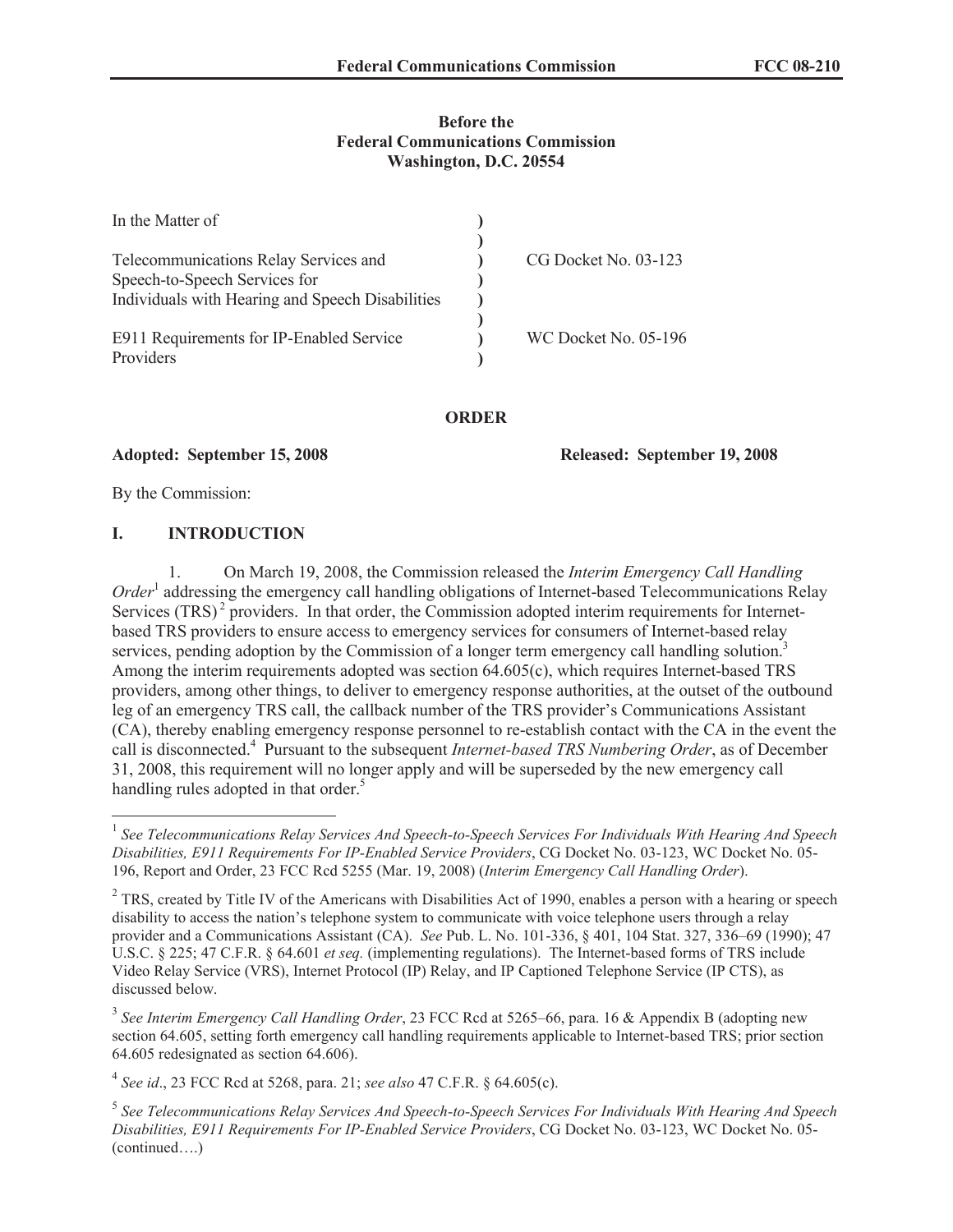2. On July 11, 2008, Sorenson Communications, Inc. (Sorenson) filed a petition for limited waiver of interim section  $64.605(c)^6$  so that Sorenson may – prior to December 31, 2008 – deliver to the appropriate emergency response authorities, at the outset of the outbound leg of an emergency VRS call, the caller's North American Numbering Plan (NANP) callback number, when known to Sorenson, rather than the CA's callback number.<sup>7</sup> Based on our finding that the approach described by Sorenson appears to represent a more efficient method of ensuring that emergency response personnel can re-establish contact with an emergency caller whose call has become disconnected, and because this approach more closely approximates the callback information that the Commission has determined providers must transmit under its final emergency call handling rules for Internet-based forms of TRS,<sup>8</sup> we find good cause exists to grant the limited waiver of interim section  $64.605(c)$  that is requested by Sorenson.<sup>9</sup> This waiver shall apply to all VRS providers. We also reiterate our requirement that VRS providers implement a system to ensure that all incoming emergency calls (including callbacks from emergency personnel) are answered by the provider before non-emergency calls.

## **II. BACKGROUND**

3. In the *Interim Emergency Call Handling Order*, the Commission adopted several new emergency call handling requirements for Internet-based TRS providers.<sup>10</sup> These measures were designed to ensure that persons using Internet-based forms of TRS, *i.e.*, VRS,<sup>11</sup> IP Relay,<sup>12</sup> and IP CTS,<sup>13</sup> can

(Continued from previous page)

196, Report and Order and Further Notice of Proposed Rulemaking, FCC 08-151 (June 24, 2008) (*Internet-based TRS Numbering Order*).

<sup>6</sup> "Interim section 64.605(c)" refers to the rule at that section as adopted in the *Interim Emergency Call Handling Order.*

7 *See* Sorenson Communications, Inc., *Petition for Limited Waiver of Interim Section 64.605(c) of the Commission's Rules*, CG Docket No. 03-123, WC Docket No. 05-196, filed July 11, 2008 (Sorenson Petition). The petition focuses exclusively on the emergency call handling requirements associated with its provision of VRS, not IP Relay and IP CTS.

8 *See Internet-based TRS Numbering Order*.

<sup>9</sup> Because, as noted above, the interim call handling rule at issue here will not apply to VRS providers as of December 31, 2008, the waiver granted herein shall terminate on that same date.

<sup>10</sup> *See Interim Emergency Call Handling Order*, 23 FCC Rcd at 5265–66, para. 16 & Appendix B (adopting section 64.605, setting forth emergency call handling requirements applicable to Internet-based TRS). Previously, emergency call handling requirements for the Internet-based forms of TRS had been waived.

<sup>11</sup> VRS is an Internet-based form of TRS that allows individuals with hearing or speech disabilities to communicate using sign language through video equipment. The video link allows the CA to view and interpret the VRS user's signed conversation, and relay the conversation back and forth between the VRS user and the called party. *See* 47 C.F.R. § 64.601(18); *Telecommunications Relay Services for Individuals with Hearing and Speech Disabilities*, CC Docket No. 98-67, Report and Order and Further Notice of Proposed Rulemakin*g*, 15 FCC Rcd 5140, 5152-54, paras. 21-27 (Mar. 6, 2000) (*2000 TRS Order*).

 $12$  IP Relay permits individuals with hearing or speech disabilities to communicate in text messages via a computer (or other similar device), rather than with a teletypewriter (TTY) and the Public Switched Telephone Network (PSTN). *See Provision of Improved Telecommunications Relay Services and Speech-to-Speech Services for Individuals with Hearing and Speech Disabilities*, CC Docket No. 98-67, Declaratory Ruling and Second Further Notice of Proposed Rulemaking, 17 FCC Rcd 7779 (Apr. 22, 2002) (*IP Relay Declaratory Ruling & Second FNPRM*).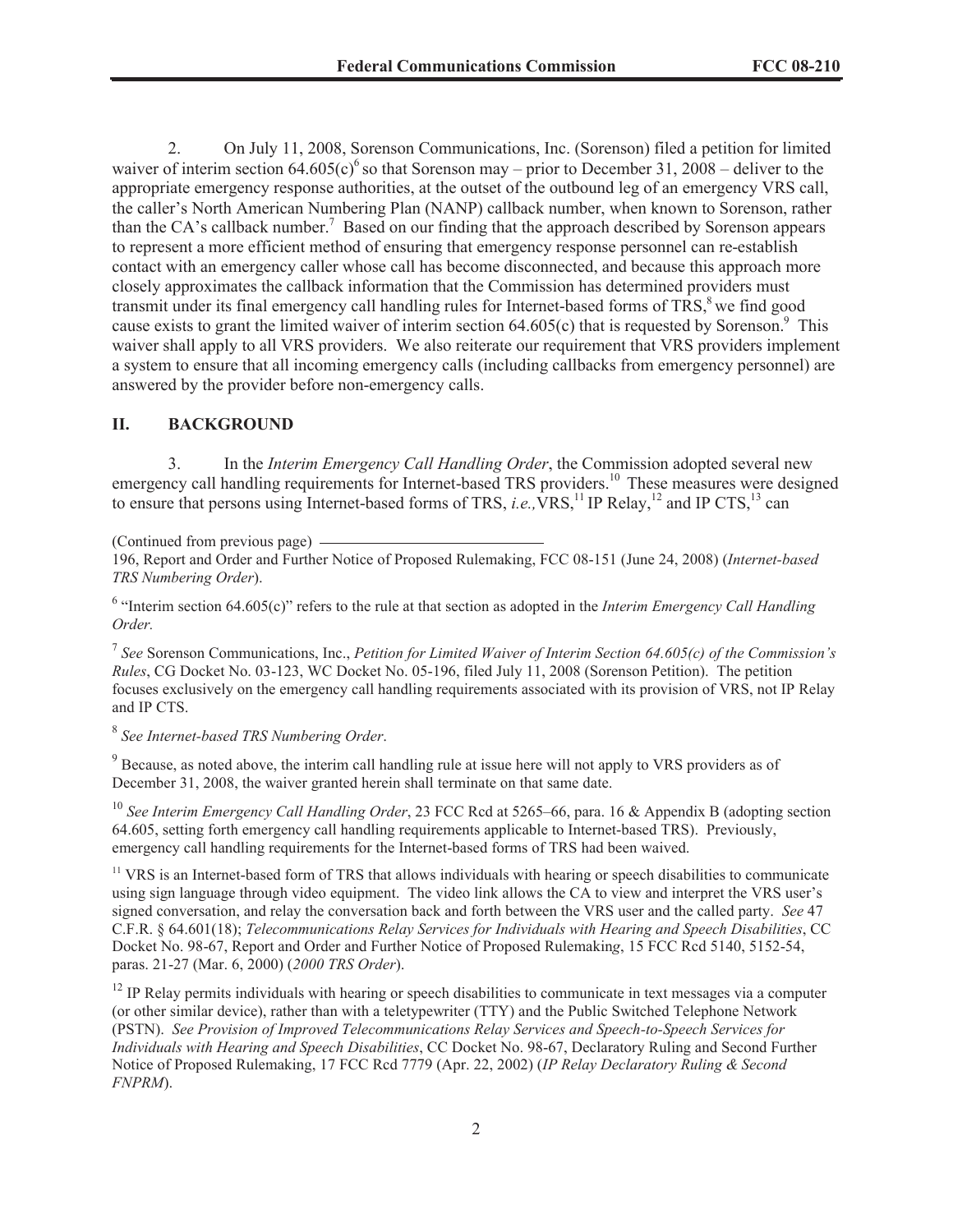promptly access emergency services, pending adoption of a solution that will permit Internet-based TRS providers to immediately and automatically place the outbound leg of an emergency call to an appropriate public safety answering point (PSAP), designated statewide default answering point, or appropriate local emergency authority.<sup>14</sup> As relevant here, the Commission required Internet-based TRS providers to deliver to emergency response authorities, at the outset of the outbound leg of an emergency call, at a minimum, the name of the relay user and location of the emergency, as well as the name of the relay provider, the CA's callback number, and the CA's identification number, thereby enabling the PSAP, designated statewide default answering point, or appropriate local emergency authority to re-establish contact with the CA in the event the call is disconnected.<sup>15</sup>

4. In the Interim Emergency Call Handling Order, the Commission also committed to adopting, by second quarter 2008, a longer term emergency call handling solution for Internet-based TRS involving a system for assigning users of Internet-based TRS ten-digit telephone numbers linked to the NANP, with implementation to be completed no later than December 31, 2008.<sup>16</sup> To that end, on June 24, 2008, the Commission released the Internet-based TRS Numbering Order, which adopted a numbering plan and final emergency call handling requirements for VRS and IP Relay, to be implemented by December 31, 2008.<sup>17</sup> As relevant here, the Internet-based TRS Numbering Order amended section 64.605 to provide that, as of December 31st, certain interim rule sections, including the provision requiring Internet-based TRS providers to transmit to emergency response personnel the callback number of the CA, will no longer apply to providers of VRS and IP Relay.<sup>18</sup> Instead, as of December 31st, VRS and IP Relay providers will be required, in connection with the processing of an emergency call, to transmit to emergency response personnel, among other things, the Automatic Number Identification (ANI) of the VRS or IP Relay user placing the call (i.e., the callback number of the calling party).<sup>19</sup>

5. On July 11, 2008, Sorenson filed the instant petition for limited waiver of interim section  $64.605(c)$ .<sup>20</sup> Sorenson asserts that, at the outset of the outbound leg of an emergency VRS call, it should be permitted to deliver to the appropriate PSAP, designated statewide default answering point, or appropriate local emergency authority the VRS caller's callback number, when known to Sorenson, rather (Continued from previous page)

 $<sup>13</sup>$  Captioned telephone service (CTS) is a form of TRS generally used by someone who can speak and who has</sup> some residual hearing. A special telephone displays the text of what the other party is saying, so that the user can simultaneously listen to what is said over the telephone (to the extent possible) and read captions of what the other person is saying. *See Telecommunications Relay Services, and Speech-to-Speech Services for Individuals with Hearing and Speech Disabilities*, CC Docket No. 98-67, Declaratory Ruling, 18 FCC Rcd 16121 (Aug. 1, 2003). With IP CTS, the connection carrying the captions between the relay provider and the user is via the Internet, rather than the PSTN. *See Telecommunications Relay Services and Speech-to-Speech Services for Individuals with Hearing and Speech Disabilities; Internet-based Captioned Telephone Service*, CG Docket No. 03-123, Declaratory Ruling, 22 FCC Rcd 379, 383, para. 8 (Jan. 11, 2007) (*2007 IP CTS Declaratory Ruling*)*.* 

<sup>14</sup> *See Interim Emergency Call Handling Order*, 23 FCC Rcd at 5257, para. 1.

<sup>15</sup> *See id.,* 23 FCC Rcd at 5268, para. 21; *see also* 47 C.F.R. § 64.605(a)-(d).

<sup>16</sup> *See Interim Emergency Call Handling Order,* 23 FCC Rcd at 5257, para. 1.

<sup>17</sup> See Internet-based TRS Numbering Order. That order applies only to VRS and IP Relay. The Commission stated that it would address issues relating to IP CTS, if appropriate, in a separate order because IP CTS raises distinct technical and regulatory issues. *Id*. at para. 1 n.5.

<sup>18</sup> *See Internet-based TRS Numbering Order*, Appendix B (section 64.605(a)(1)).

<sup>19</sup> *See id.*, Appendix B (section  $64.605(b)(2)(ii)$ ).

<sup>20</sup> *See* Sorenson Petition; *see also* 47 C.F.R. § 64.605(c).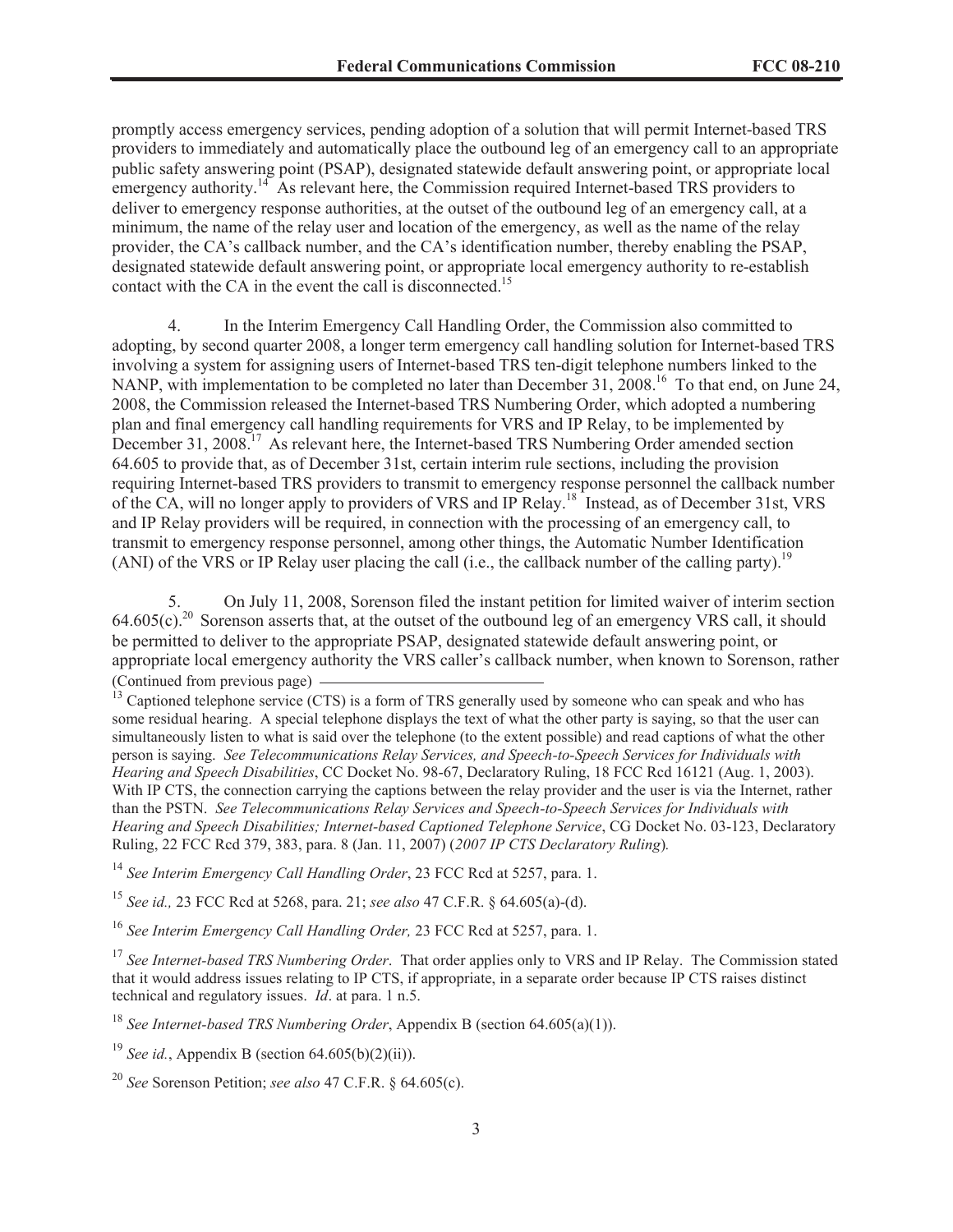than the CA's callback number.<sup>21</sup> Sorenson asserts that providing to emergency authorities the ten-digit NANP number of an emergency VRS caller represents a more efficient method of re-establishing contact with that caller if the initial call becomes disconnected.<sup>22</sup> In particular, Sorenson states that, for emergency calls placed by VRS users to whom Sorenson has assigned NANP toll-free numbers, emergency response personnel could re-establish relayed communications with the caller by dialing the user's toll-free number.<sup>23</sup> In that instance, the call would be routed via a Sorenson CA to the deaf emergency caller, and the emergency call would be re-established "without the PSAP having to engage in the intermediate step of calling the same  $[CA]$  who handled the original emergency call."<sup>24</sup> To the extent that it already has the ability to provide emergency response personnel with a means of directly contacting an emergency VRS caller via the caller's NANP callback number, Sorenson contends that granting its request would serve the public interest by facilitating the callback in this situation. According to Sorenson, granting its request also would "effectively implement," ahead of the December 31st deadline established by the Commission, the requirement set forth in the Commission's final emergency call handling rules that VRS and IP Relay providers transmit the caller's ANI, rather than the CA's callback number, at the outset of the outbound leg of an emergency VRS call.<sup>25</sup>

#### **III. DISCUSSION**

6. A Commission rule may be waived for "good cause shown."<sup>26</sup> In particular, a waiver is appropriate where the particular facts make strict compliance inconsistent with the public interest.<sup>27</sup> In addition, the Commission may take into account considerations of hardship, equity, or more effective implementation of overall policy on an individual basis.<sup>28</sup> Waiver of a Commission rule is therefore appropriate if special circumstances warrant a deviation from the general rule, and such deviation will serve the public interest.<sup>29</sup> Applying these standards to the instant petition, we find good cause has been demonstrated to grant Sorenson's request for a limited waiver of interim section 64.605(c), as discussed below, as well as to extend the waiver to similarly situated VRS providers.

7. First, as Sorenson correctly notes, the Commission's goal in adopting interim section 64.605(c) was to ensure that emergency response personnel have a means of re-establishing contact with an Internet-based relay user whose emergency call has been disconnected.<sup>30</sup> Although it was logical for the Commission in its Interim Emergency Call Handling Order to require providers to deliver the callback number of the CA, rather than of the user (since many VRS and IP Relay users do not yet have unique ten-digit NANP numbers and therefore cannot be reached directly by dialing a ten-digit number), where a

<sup>24</sup> *See id*.

<sup>25</sup> *See id.* at 1.

<sup>26</sup> *See* 47 C.F.R. § 1.3.

<sup>27</sup> *See Northeast Cellular Tel. Co. v. FCC*, 897 F.2d 1164, 1166 (D.C. Cir. 1990).

<sup>28</sup> *See WAIT Radio v. FCC*, 418 F.2d 1153, 1159 (D.C. Cir. 1969), *cert. denied*, 409 U.S. 1027 (1972); *Northeast Cellular*, 897 F.2d at 1166.

<sup>29</sup> *See Northeast Cellular*, 897 F.2d at 1166.

<sup>21</sup> *See* Sorenson Petition at 1.

<sup>22</sup> *See id.* at 4-5.

<sup>23</sup> *See id.* at 4.

<sup>30</sup> *See* Sorenson Petition at 4.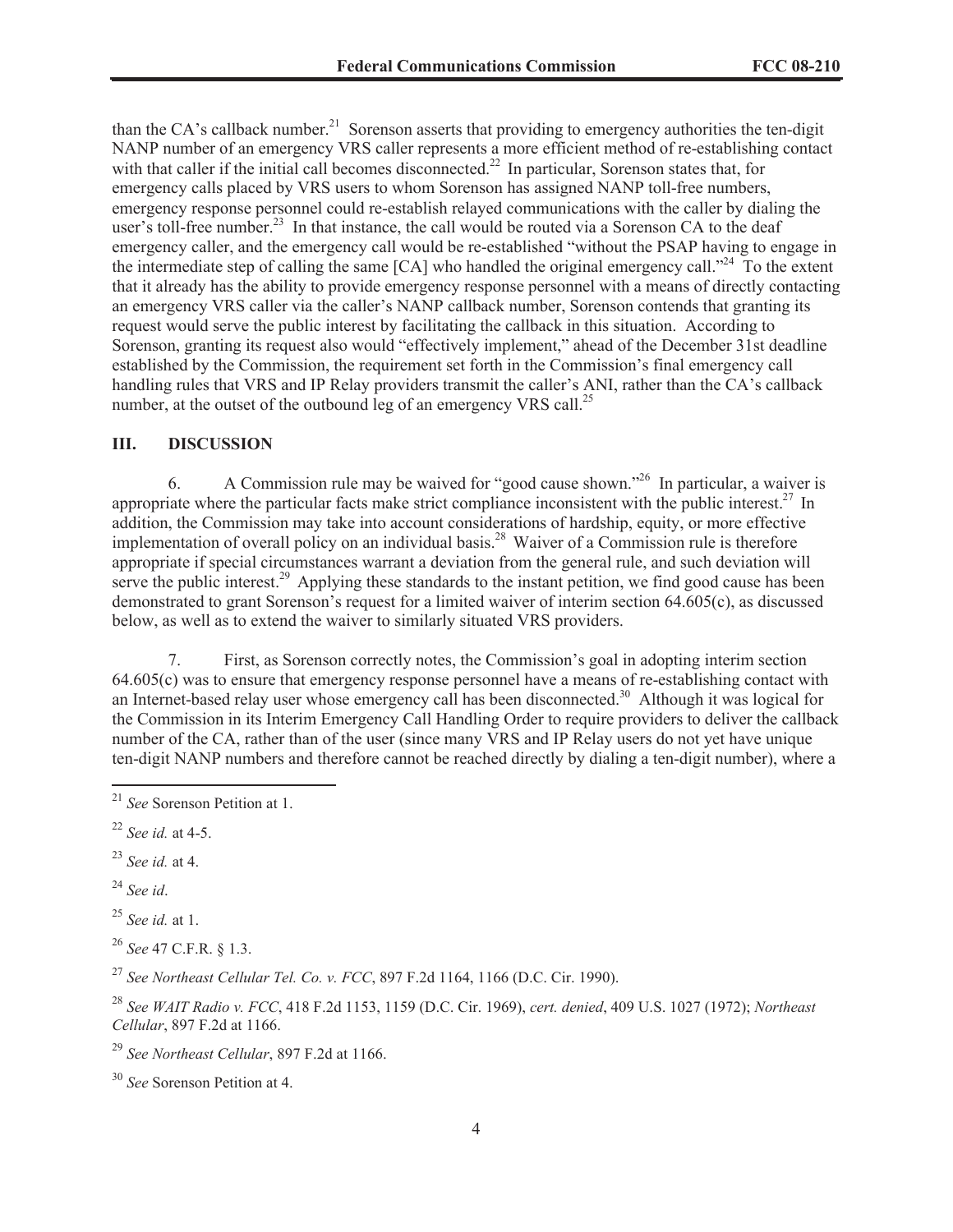relay user does have a unique ten-digit NANP number, such as the toll-free NANP numbers provided to Sorenson users, we find no reason why this number should not be provided to emergency response authorities at the outset of the outbound leg of an emergency call. Indeed, to the extent that a callback via a user's ten-digit NANP number is given priority call handling and does not necessitate re-establishing contact with the specific CA who handled the original emergency call (who himself may be experiencing technical or other difficulties), we agree that the approach described by Sorenson represents a more efficient method of re-establishing contact with the emergency caller. Therefore, where an emergency caller can be reached directly via a ten-digit NANP callback number, we find that it is in the public interest to permit VRS providers to provide this number to emergency response personnel, in lieu of the CA's callback number as currently required by interim rule section 64.605(c).

8. Second, as Sorenson also notes, where an emergency VRS caller can be reached directly via a unique, ten-digit NANP number, providing this callback number to emergency response personnel more closely approximates the callback approach adopted by the Commission in the recent Internet-based TRS Numbering Order.<sup>31</sup> In that order, the Commission determined that 911 calls placed by VRS or IP Relay users must be routed "through the use of ANI"<sup>32</sup> and specifically stated that "ANI identifies the calling party and may be used as the callback number."<sup>33</sup> By permitting Sorenson to provide at this time the same callback number that the Commission has determined providers ultimately may transmit under the final rules, we find that granting the petition before us also is appropriate in that doing so will further the intent underlying the Commission's Internet-based TRS Numbering Order and the final emergency call handling rules adopted therein.

9. In sum, we find that the record supports granting VRS providers a waiver of section 64.605(c)'s requirement that the CA deliver to emergency response authorities, at the onset of the call, the CA's callback number, to the extent that the VRS CA can deliver, instead, the VRS caller's unique tendigit NANP callback number. In so doing, we merely permit VRS providers that are able to do so to process this aspect of an emergency call in the manner prescribed in the final emergency call handling rules adopted in the *Internet-based TRS Numbering Order*. We reiterate, however, our requirement that VRS providers implement a system to ensure that all incoming emergency calls (including callbacks from emergency personnel) are answered by the provider before non-emergency calls.<sup>34</sup> We also recognize that a callback from emergency personnel may be handled by a CA other than the CA who handled the initial 911 call from the emergency caller. We expect providers will have in place a procedure by which they will obtain from the first CA in that situation all information relevant to the emergency, including any information that he or she obtained during the course of the initial call but that was not conveyed, and that the provider will transmit this information to the appropriate emergency personnel. Finally, because the provision of section 64.605(c) waived herein terminates as of December 31, 2008, the waiver granted herein to VRS providers shall also terminate on that date.

<sup>31</sup> *See* Sorenson Petition at 1-3, nn.7 & 8, citing section 64.601(a)(3) ("ANI identifies the calling party and may be used as the callback number") and section 64.605(b)(2)(ii) (as of December 31, 2008, VRS and IP Relay providers must "transmit all 911 calls, as well as ANI, the caller's Registered Location, the name of the VRS or IP Relay provider, and the CA's identification number for each call") of the rules adopted in the *Internet-based TRS Numbering Order.*

<sup>32</sup> *See Internet-based TRS Numbering Order*, para. 82.

<sup>33</sup> *See id.*, para. 82 n.202 (emphasis added).

<sup>34</sup> *See* 47 C.F.R. § 64.605(a), adopted in the *Interim Emergency Call Handling Order*; *see also* 47 C.F.R. § 64.605(a)(2)(ii) adopted in the *Internet-based TRS Numbering Order*.